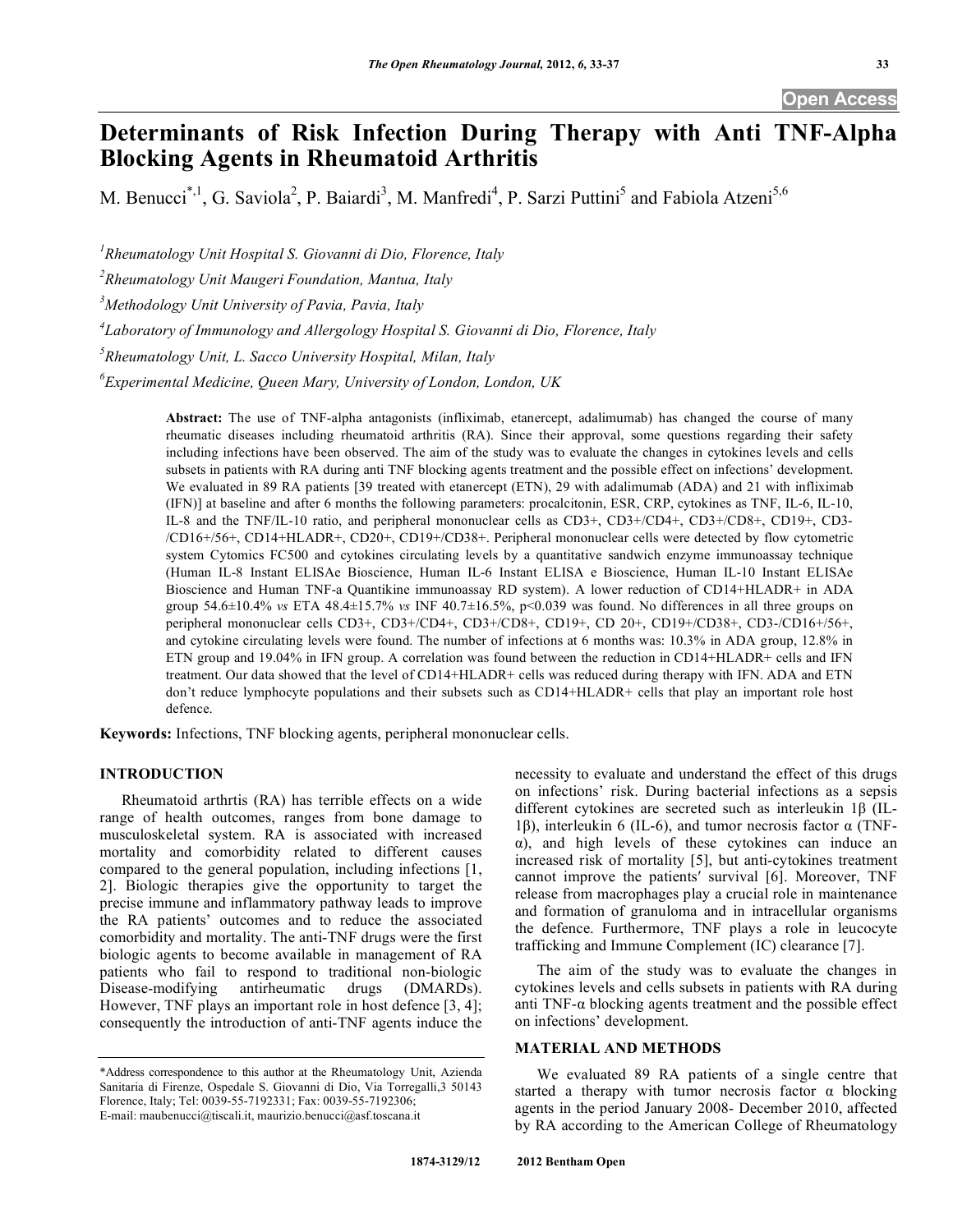(ACR) criteria 1998. We included 39 patients treated with etanercept (ETN), 29 with adalimumab (ADA) and 21 with infliximab (IFN) combined with corticosteroids (mean dosage 5,1±2.1 mg) and methotrexate (MTX) (mean dosage 12.5 mg/weekly, range 20-7.5 mg). The patients were evaluated at baseline and after 6 months for the following parameters: procalcitonin, erythrocyte sedimentation rate (ESR), C-Reactive Protein (CRP), cytokine such as tumour necrosis factor-alpha (TNF- $\alpha$ ), IL6, IL-10, IL-8 and the TNF/IL-10 ratio, and peripheral mononuclear cells as CD3+, CD3+/CD4+, CD3+/CD8+, CD19+, CD3-/CD16+/56+, CD14+HLADR+, CD20+, CD19+/CD38+.

 Peripheral mononuclear cells were detected by flow cytometric system Cytomics FC500( Beckman Coulter, Fullerton, CA, USA). We used the monoclonal antibodies CYTO-STAT tetra CHROME CD45FITC/CD4RD1, CD8ECD/CD3PC5, CD45FITC/CD56RD1/CD19ECD/CD3 PC5, CD19PE/CD38PC5/CD20FITC, CD14FITC/HLADRP C5 and the absolute count and the percentage of lymphocytes were detected. Cytokine circulating levels were evaluated by a quantitative sandwich enzyme immunoassay technique ( Human IL-8 Instant ELISAe Bioscience, Human IL-6 Instant ELISAe Bioscience, Human IL-10 Instant ELISAe Bioscience and Human TNFa Quantikine Immunoassay RD System).

 The study was approved by the Ethics Committees and written informed consent was obtained from patients before inclusion in the study.

#### **Statistical Analysis**

 Statistical analysis was performed using SPSS statistical package (SPSS Inc., Chicago, IL, USA; version 14.0, 2006). Quantitative variables were expressed as mean values and standard deviation. The associations between the quantitative variables were studied by means of correlation analysis, and those between the qualitative variables by means of contingency tables. Statistical significance was tested by ANOVA for parametric analysis and non parametric using the Kruskall-Wallis test. A two-tailed P value of  $\leq 0.05$  was considered statistically significant.

# **RESULTS**

 The clinical characteristics of the patients included in the study are reported in Table **1**.

 No difference in baseline values among the three treated group on mononuclear cells and cytokines was detected (Tables **I** and **2**) We evaluated at baseline the normal range of peripheral mononuclear cells in donors health age matched. A lower reduction of CD14+HLADR+ in ADA group 54.6±10.4% *vs* ETA 48.4±15.7% *vs* INF 40.7±16.5%, p<0.039 was found after twenty-four weeks of treatment with anti-TNF agents. No differences in all three groups on peripheral mononuclear cells CD3+, CD3+/CD4+, CD3+/CD8+, CD19+, CD20+, CD19+/CD38+, CD3- /CD16+/56+ and cytokine circulating levels was found after treatment with anti-TNFa agents (Tables **2** and **3**). The number of infections at 6 months was: 10.3% in ADA group ( 2 in respiratory tract, 1 in urinary tract), 12.8% in ETN group ( 3 in respiratory tract, 2 in urinary tract) and 19.04% ( 3 in respiratory tract, 1 herpes zoster) in IFN group. No hospitalization was observed in the three groups.

 No correlation between the number of infections in the group of INF and ETN and ADA was found.

#### **DISCUSSION**

 In this paper we have evaluated the role of the integrity of immune system and the variations under therapy with three different  $TNF\alpha$  blocking agents in RA patients during the first six months of treatment. RA patients have been recognised to be at increased risk of infection for several decades [8]. Given the involvement of CD14+ in disease, including sepsis and chronic heart failure, the discovery of signal transduction pathways activated exclusively *via*  CD14+ is an important step towards the development of potential treatments involving interference with CD14+ functions [9].

 In human monocytes/macrophages pre-incubated with TNF-R1-expressing human endothelial cells, reverse signalling through transmembrane TNF-a mediated LPS resistance as indicated by the down-regulation of LPSinduced soluble TNF-a and IL-6 as well as IL-1 and -10 [10]. Pre-treatment with soluble TNF-R1 for inducing reverse

**Table 1. The Clinical Characteristic of the Patients Included in the Study** 

|                        | <b>Etanercept Group (39 pts)</b> | <b>Adalimumab Group (29 pts)</b> | Infliximab Group (21 pts) |  |  |
|------------------------|----------------------------------|----------------------------------|---------------------------|--|--|
| Age mean years         | $59.6 \pm 9.8$                   | $58.7 \pm 10.6$                  | $60.1\pm9.3$              |  |  |
| Disease mean           | $8.4 \pm 3.2$                    | $8.2{\pm}4.2$                    | $8.5 \pm 4.1$             |  |  |
| <b>Female/Male</b>     | 33/6                             | 25/4                             | 19/2                      |  |  |
| Corticosteroid dose mg | $5.2 \pm 2.1$                    | $4.8 \pm 2.2$                    | $4.9 \pm 2.2$             |  |  |
| Methotrexate dose mg/w | $11.5\pm3.6$                     | $12.6 \pm 2.5$                   | $12.7 \pm 2.3$            |  |  |
| <b>RF</b> positive     | 67%                              | 68%                              | 66%                       |  |  |
| Anti CC-P positive     | 83%                              | 81%                              | 80%                       |  |  |
| <b>DAS28</b>           | $4.8 \pm 1.4$                    | $4.7 \pm 1.6$                    | $4.6 \pm 1.5$             |  |  |
| ESR mm/h               | $49.3 \pm 12.5$                  | $51.2 \pm 9.6$                   | 51.6±9.9                  |  |  |
| $CRP$ mg/dl            | $3.2 \pm 1.4$                    | $3.3 \pm 1.6$                    | $3.1 \pm 1.8$             |  |  |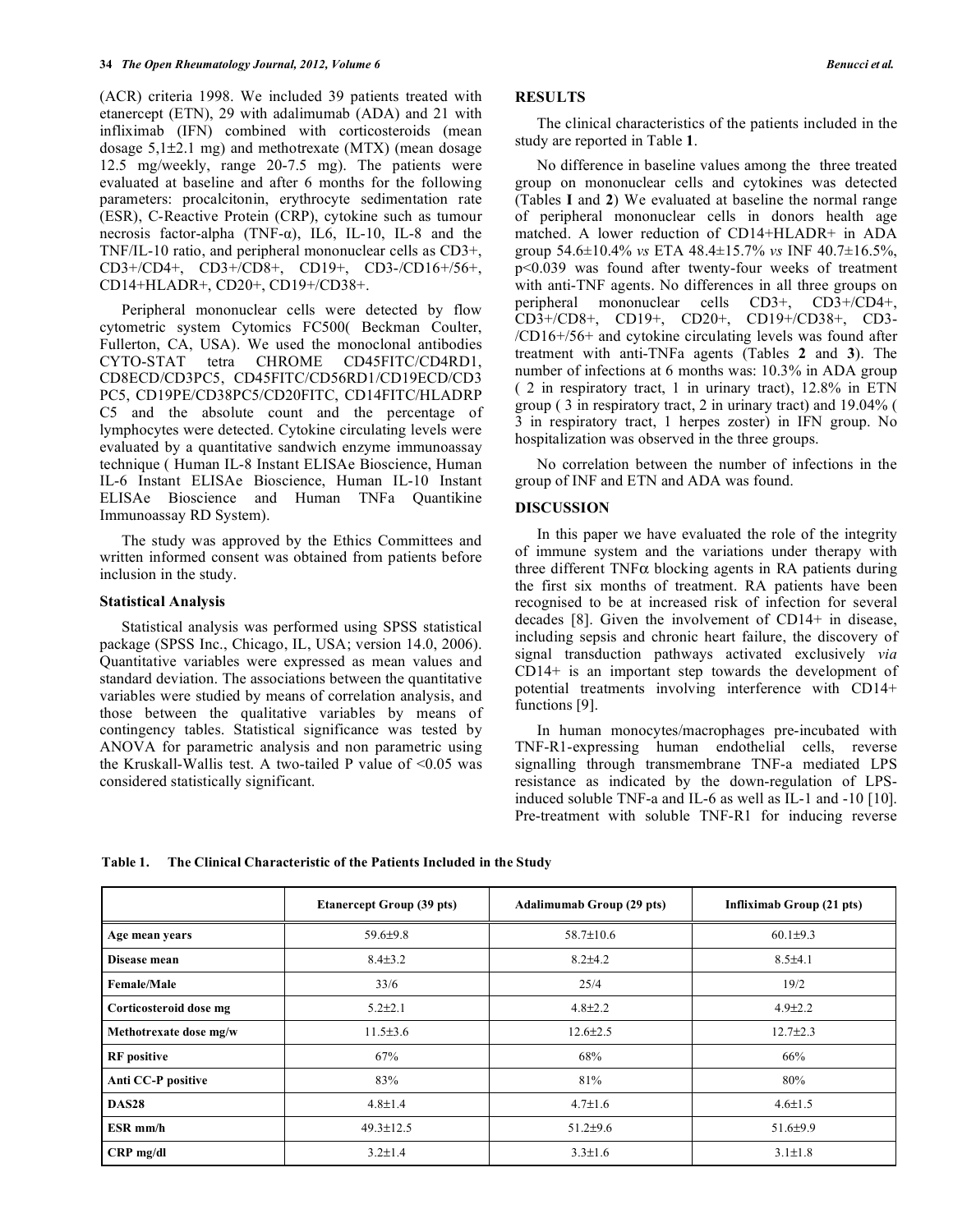| <b>Cytokines Value</b> | ADA Group<br>Week 0 | <b>ETN Group</b><br>Week 0 | <b>IFN</b> Group<br>Week 0 | <b>ADA Group</b><br>Week 24 | <b>ETN Group</b><br>Week 24 | <b>IFN Group</b><br>Week 24 | P Value   |
|------------------------|---------------------|----------------------------|----------------------------|-----------------------------|-----------------------------|-----------------------------|-----------|
| TNFa pg/ml             | $33.1 \pm 12.3$     | $33.1 \pm 12.3$            | $34.4 \pm 12.6$            | $86.7 \pm 70.3$             | $171.4 \pm 69.4$            | $182.5 \pm 47.4$            | NS        |
| IL-6 $pg/ml$           | $6.7 \pm 3.5$       | $7.6 \pm 2.9$              | $7.1 \pm 3.1$              | $8.8 \pm 2.7$               | $4.7 \pm 3.5$               | $6.4\pm4.3$                 | <b>NS</b> |
| IL-10 $pg/ml$          | $3.2 \pm 1.5$       | $3.6 \pm 2.1$              | $2.5 \pm 1.6$              | $3.9 \pm 2.8$               | $2.5 \pm 2.3$               | $5.5 \pm 5.1$               | <b>NS</b> |
| IL-8 $pg/ml$           | $4.8 \pm 2.1$       | $3.7 \pm 2.1$              | $4.1 \pm 1.9$              | $3.03 \pm 2.1$              | $5.8{\pm}4.1$               | $4.7 \pm 2.9$               | <b>NS</b> |
| TNFa/IL10 ratio        | $78.9 \pm 11.7$     | $54.1 \pm 12.7$            | $54.2 \pm 13.9$ .          | $78.9 \pm 11.7$             | $54.1 \pm 12.7$             | $54.2 \pm 13.9$             | <b>NS</b> |

**Table 2. The Values of Cytokines at Baseline and After 6 Months of Anti-TNFa Treatment** 

**Table 3. The Values of Lymphocytes at Baseline and After 6 Months of Anti-TNFa Treatment** 

| <b>Cells</b>     | <b>ADA Group</b><br>Week 0 | <b>ETN Group</b><br>Week 0 | <b>IFN Group</b><br>Week 0 | Normal Value in<br><b>Donors Age Matched</b> | P<br>Value | <b>ADA Group</b><br>Week 24 | <b>ETN Group</b><br>Week 24 | <b>IFN Group</b><br>Week 24 | P<br>Value |
|------------------|----------------------------|----------------------------|----------------------------|----------------------------------------------|------------|-----------------------------|-----------------------------|-----------------------------|------------|
| $CD3+$           | 1734±657                   | 1725±688                   | 1724 ± 637                 | 1100-1700                                    | <b>NS</b>  | 1838±632                    | $1653 \pm 736$              | 1645±624                    | NS.        |
| $CD3+/CD4+$      | 1734±657                   | 1134±317                   | 1158 ± 366                 | 650-1400                                     | <b>NS</b>  | 1250±496                    | $1065 \pm 562$              | $1067 \pm 446$              | NS.        |
| $CD3+/CD8+$      | $470 \pm 210$              | $445 \pm 218$              | $480 \pm 205$              | 320-900                                      | <b>NS</b>  | $520 \pm 230$               | 489±223                     | 534±321                     | NS.        |
| $CD19+$          | $268 \pm 89$               | $245 \pm 92$               | 259±91                     | 200-400                                      | <b>NS</b>  | $273 \pm 143$               | $261 \pm 202$               | $255 \pm 174$               | <b>NS</b>  |
| $CD20+$          | 198±156                    | $191 \pm 146$              | $188 \pm 126$              | 150-400                                      | <b>NS</b>  | $193 \pm 179$               | $164\pm85$                  | 99±17                       | <b>NS</b>  |
| CD19+/CD38+      | $234 \pm 143$              | $223 \pm 133$              | $214 \pm 163$              | 150-400                                      | <b>NS</b>  | $240 \pm 155$               | $109 \pm 74$                | $79 \pm 15$                 | <b>NS</b>  |
| $CD16+/56+$      | $211 \pm 72$               | $217\pm 68$                | $213 \pm 67$               | 200-400                                      | <b>NS</b>  | $219 \pm 87$                | $211 \pm 54$                | $210\pm 45$                 | <b>NS</b>  |
| $CD14+HLADR+%$   | $57 \pm 12$                | $55 \pm 14$                | $59 \pm 12$                | 50-90                                        | <b>NS</b>  | $54.6 \pm 10.4$             | $48.4 \pm 15.7$             | $40.7 \pm 16.5$             | < 0.039    |
| $CD14+HI$ $ADR+$ | $345 \pm 213$ .            | $335 \pm 223$              | 349±209                    | 300-400                                      | <b>NS</b>  | $326 \pm 214$               | $311\pm230$ .               | $246 \pm 78$                | < 0.05     |

signalling through transmembrane TNF-a sensitized human monocyte cell line U937 cells to soluble TNF-a-induced activation, whereas stimulation of transmembrane TNF-a after soluble TNF-a-induced activation of U937 cells reduced mRNA stability of IL-1b and IL-8 [11]. In contrast to these findings that transmembrane TNF-a may inhibit sustained activation of monocytes, transmembrane TNF-a played a positive role in the activation of monocytes. Ligation of transmembrane TNF-a on monocytes by TNF-R2 on T cells or soluble TNF-R2: Ig receptor construct (etanercept) induced TNF-a production due to outside-toinside signalling through transmembrane TNF-a [12].

The effects of three  $TNF\alpha$  blocking agents are different on immune sistem [13]. Infliximab binds to both monomer and trimer forms of soluble TNF-a, whereas etanercept binds only to the trimer form [14]. Infliximab formed stable complexes with soluble TNF-a, while etanercept formed relatively unstable complexes. Each infliximab molecule is capable of binding to two TNF-a molecules, and up to three infliximab molecules can bind to each TNF-a homotrimer. In contrast, etanercept is supposed to form 1 : 1 complex with the TNF-a trimer [15].

All the reports were in agreement that infliximab and<br>limumab induced CDC (cytotoxicity dependent adalimumab induced CDC (cytotoxicity dependent complement) much more potently than etanercept. In contrast, certolizumab pegol did not have any CDC activity [15], which reflects its absence of the Fc portion of IgG1. It is thus difficult for etanercept to make a membrane attack complex of complement proteins (C5b-C9) for CDC at least *in vitro*.

 When activated human peripheral blood mononuclear cells were studied as target cells, none of these three anti-TNF agents induced CDC [16], Infliximab, adalimumab and etanercept showed similar antibody dependent cell-mediated cytotoxicity (ADCC) activitiy using mTNF-transfected Jurkat T cells as target [17], while infliximab and adalimumab showed much more potent ADCC than etanercept in NS0 cells [15]. The discrepancy in etanerceptinduced ADCC is not clear, but may be explained by the different experimental conditions, such as difference in the species of target cell, in the expression level of transmembrane TNF-a. Both mAbs and etanercept weakly bound to Fcg receptors in the absence of soluble TNF-a, but in the presence of soluble TNF-a, there was a marked increase in binding only by mAbs infliximab and adalimumab [18]. As for infliximab, induction of both CDC and ADCC has been reported by others [19].

 Outside-to-inside signalling (reverse signalling) is a novel function of anti-TNF agents for the inhibition of TNFa-producing cells, which is mediated by mechanisms independent of CDC and ADCC [17-20]. Infliximab and adalimumab, but not etanercept, induced apoptosis and cell cycle G0/G1 arrest upon binding to transmembrane TNF-aexpressing Jurkat T cells. Cross-linking of etanercept bound to the cell-surface transmembrane TNF-a resulted in increased apoptosis [20], which indicates that multimer formation with mAbs and transmembrane TNF-a may be essential for the initiation of the subsequent intracellular signals. IL-10 production was induced by infliximab, but not by etanercept, in transmembrane TNF-alpha-expressing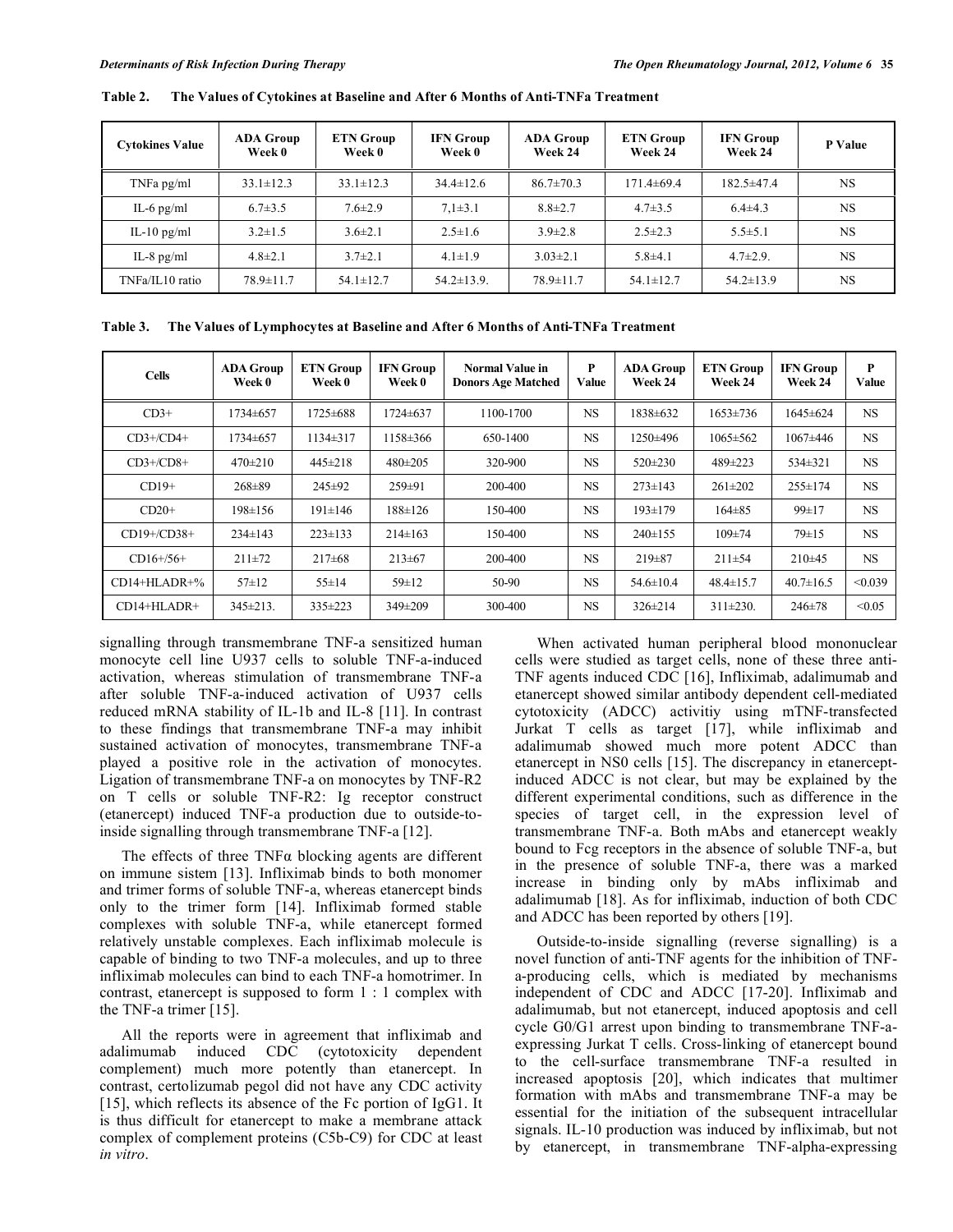Jurkat T cells [20]. We did't evaluate in our study a subgroup of patients with RA without therapy with anti-TNF, but previous study has shown that RA patients have a nearly 2 -fold increased risk for infection compared with the age and sex matched control subjects for accelerated immunosenescence particularly of T cells [21]. Our data showed that no differences in all three groups on peripheral mononuclear cells CD3+, CD3+/CD4+, CD3+/CD8+, CD19+, CD20+, CD19+/CD38+, CD3-/CD16+/56+ and cytokine circulating levels were found after treatment with anti-TNF agents but the levels of CD14+HLADR+ markers of monocytes were reduced during therapy with IFN in the first six months and this could be a parameter of possible correlation with more infection that we have in this subgroup of patients with RA. Our data reveal that Adalimumab and Etanercept don't reduce lymphocyte population and subsets such as CD14+HLADR+ cells that have an important role against infections. Expression of class II major histocompatibility complex (MHC) on monocytes is a prerequisite for effective antigen presentation and processing, an important component of the immune response to infection [22]. It has been reported that the level of monocyte class II expression may identify patients who go on to develop infective complications following trauma [23]. Membrane CD14 (mCD14), a 55-kD glycoprotein on the cell membrane of monocytes and polymorphonuclear cells, plays a key role in transmitting LPS signals intracellularly and ultimately activating tumor necrosis factor (TNF)-a production [24]. A animal model study showed that a monocyte mCD14 and HLA-DR expression decreased might contribute to endotoxin tolerance and a rapid reduction on LPS responsiveness [25]. The high reduction in patients in treatment with INF could be explained by the major effects of this monoclonal antibody on ADC and CDC. Moreover, it has been suggested that monoclonal antibodies carry a higher risk than ETN because of their different effects on different cells including this subset of monocytes [26].

 A review of observational research designs has revealed a higher risk of infections in the first few months of anti-TNF treatment [27], followed by a progressive reduction and our finding confirm this data suggesting that these cells can play a role.

 In the literature the data on infections induced by anti-TNF agents were extrapolated by the Registers that involve a large amount of the patients [28,29]. A recent paper on a large cohort of 16.506 patients treated with anti-TNF showed 7,1% of serious infections most of which were pneumonia, skin and soft tissue infections [30].

 Moreover, this is a pilot study focused on researching of some biomarkers associated with the infection risk that can help in clinical practice to prevent this complications.

 Further studies are required to confirm these data and to define precise biomarkers for assessing and managing infections in RA patients treated with anti-TNF agents involving a large cohort of patients.

### **ACKNOWLEDGEMENTS**

None declared.

## **CONFLICT OF INTEREST**

None declared.

#### **REFERENCES**

- [1] Doran MF, Crowson CS, Pond GR, O'Fallon WM, Gabriel SE. Frequency of infection in patients with rheumatoid arthritis compared with controls: a population-based study. Arthritis Rheum 2002; 46: 2287-93.
- [2] Symmons DP, Jones MA, Scott DL, Prior P. Longterm mortality outcome in patients with rheumatoid arthritis: early presenters continue to do well. J Rheumatol 1998; 25: 1072-7.
- [3] Aggarwal BB. Signalling pathways of the TNF superfamily: a double-edged sword. Nat Rev Immunol 2003; 3: 745-56.
- [4] Feldmann M, Maini RN. Anti-TNF alpha therapy of rheumatoid arthritis: what have we learned? Annu Rev Immunol 2001; 19: 163- 96.
- [5] Hack CE, Aarden LA, Thijs LG. Role of cytokines in sepsis. Adv Immunol 1997; 66: 95-101.
- [6] Netea MG, van der Meer JW, van Deuren M, Kullberg BJ. Proinflammatory cytokines and sepsis syndrome: not enough, or too much of a good thing? Trends Immunol 2003; 24: 254-8.
- [7] Alves-Rosa MF, Palermo MS, Isturiz MA. Enhancement of immune complex clearance by TNF-alpha in a murine model. Clin Immunol Immunopathol 1998; 89: 214-21.
- [8] Galloway GB, Hyrich KL, Mercer LK, *et al*. Anti-TNF therapy is associated with an increased risk of serious infections in patients with rheumatoid arthritis especially in the first 6 months of treatment: updated results from the British Society for Rheumatology Biologics Register with special emphasis on risks in the elderly. Rheumatology(Oxford) 2010; 50(1): 124-31.
- [9] Zanoni I, Ostuni R, Capuano G, *et al*. CD14 regulates the dendritic cell life cycle after LPS exposure through NFAT activation. Nature 2009; 460(7252): 264-8.
- [10] Eissner G, Kirchner S, Lindner H *et al*. Reverse signaling through transmembrane TNF confers resistance to lipopolysaccharide in human monocytes and macrophages. J Immunol 2000; 164: 6193-8.
- [11] Xin L, Wang J, Zhang H *et al*. Dual regulation of soluble tumor necrosis factor-a induced activation of human monocytic cells *via*  modulating transmembrane TNF-a-mediated ''reverse signaling''. Int J Mol Med 2006; 18: 885-92.
- [12] Rossol M, Meusch U, Pierer M *et al*. Interaction between transmembrane TNF and TNFR1/2 mediates the activation of monocytes by contact with T cells. J Immunol 2007; 179: 4239-48.
- [13] Horiuchi T, Mitoma H, Harashima S, TsukamotoH, Shimoda T Transmembrane TNF-a: structure, function and interaction with anti-TNF agents. Rheuamtology(Oxford) 2010; 49: 1215-28
- [14] Tracey D, Klareskog L, Sasso EH, Salfeld JG, Tak PP. Tumor necrosis factor antagonist mechanisms of action: a comprehensive review. Pharmacol Ther 2008; 117: 244-79.
- [15] Nesbitt A, Fossati G, Bergin M *et al*. Mechanism of action of certolizumab pegol (CDP870): *in vitro* comparison with other antitumor necrosis factor alpha agents. Inflamm Bowel Dis 2007; 13: 1323-32.
- [16] Kaymakcalan Z, Sakorafas P, Bose S *et al*. Comparisons of affinities, avidities, and complement activation of adalimumab, infliximab, and etanercept in binding to soluble and membrane tumor necrosis factor. Clin Immunol 2009; 131: 308-16.
- [17] Mitoma H, Horiuchi T, Tsukamoto H *et al*. Mechanisms for cytotoxic effects of anti-TNF agents on transmembrane TNFexpressing cells: comparison among infliximab, etanercept and adalimumab. Arthritis Rheum 2008; 58: 1248-57.
- [18] Arora T, Padaki R, Liu L *et al*. Differences in binding and effector functions between classes of TNF antagonists. Cytokine 2009; 45: 124-31.
- [19] Scallon BJ, Moore MA, Trinh H, Knight DM, Ghrayeb J. Chimeric anti-TNF-alpha monoclonal antibody cA2 binds recombinant transmembrane TNF-alpha and activates immune effector functions. Cytokine 1995; 7: 251-9.
- [20] Mitoma H, Horiuchi T, Hatta N *et al*. Infliximab induces potent anti-inflammatory responses by outside-to-inside signals through transmembrane TNF-a. Gastroenterology 2005; 128: 376-92.